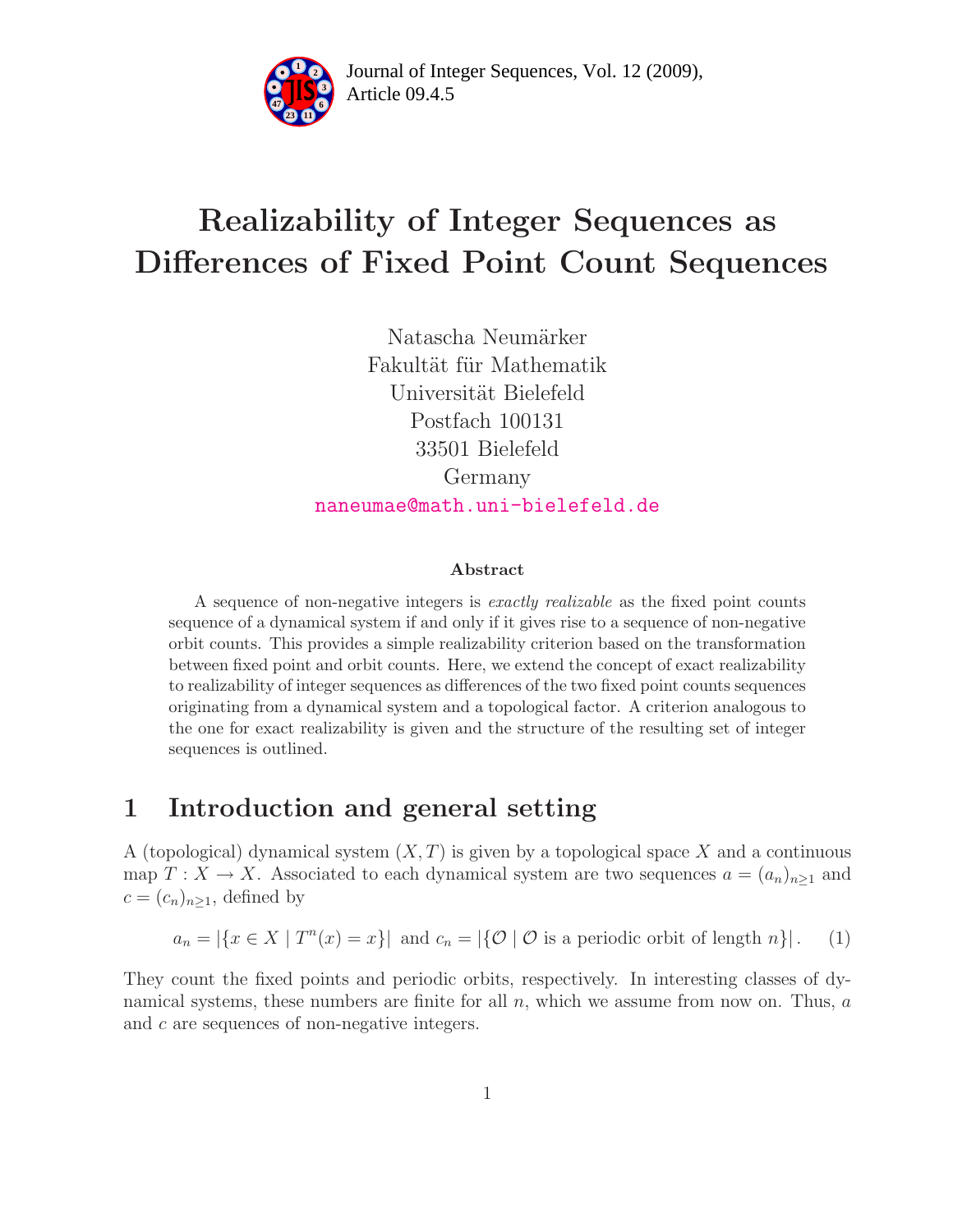<span id="page-1-0"></span>Clearly,  $a$  and  $c$  are related by Möbius inversion,

$$
\text{fix}(c)_n := a_n = \sum_{d|n} d c_d \quad \text{and} \quad \text{orb}(a)_n := c_n = \frac{1}{n} \sum_{d|n} \mu\left(\frac{n}{d}\right) a_d. \tag{2}
$$

Details on these transformations, considered as linear operators on the space of arithmetic functions, can be found in [\[6\]](#page-6-0) and references given there. In what follows, we sometimes make use of the operator notation  $orb(a)$  and  $fix(c)$ , referring to the transformations of the sequences a and c according to  $(2)$ . Since fix and orb are inverses of each other, in the sense that fix  $\circ$  orb = orb  $\circ$  fix = id, it is possible to implicitly define a sequence f by setting  $\text{orb}(f) = g$  or  $\text{fix}(f) = g$  for a given sequence g. Note that fix and orb are well-defined for arbitrary sequences of complex numbers. If, however,  $f$  is a sequence of integers, then so is  $fix(f)$ , whereas the converse need not be true.

According to Puri's terminology [\[12\]](#page-7-0), a system  $(X, T)$  comprises an arbitrary set X and a map  $T: X \to X$ . An integer sequence  $(f_n)_{n\geq 1}$  is called *exactly realizable* if there is a system  $(X, T)$  whose fixed point counts are given by  $(f_n)_{n\geq 1}$ . Membership in the set  $\mathcal{ER}$  of exactly realizable sequences is characterized by the Basic Lemma [\[12,](#page-7-0) Thm. 2.2]:

<span id="page-1-1"></span>**Theorem 1.** A sequence of non-negative integers  $(f_n)_{n\geq 1}$  is exactly realizable if and only if, for all  $n \geq 1$ , the sum  $\sum_{d|n}^{n} \mu\left(\frac{n}{d}\right)$  $\frac{d}{d}$   $\int d$  yields a non-negative integer divisible by n, that is, if and only if  $orb(f)$  is a sequence of non-negative integers.

In other words, the only restriction for an integer sequence to be exactly realizable is that it gives rise to an orbit counts sequence of non-negative integers. By compactification of N with respect to the discrete topology and the definition of an appropriate permutation of the resulting set, Puri shows that the realizing system can be chosen to be a homeomorphism on a compact space. Windsor [\[15\]](#page-7-1) even gives a construction of a smooth system realizing an arbitrary sequence from  $\mathcal{ER}$ . Moss [\[10\]](#page-7-2) systematically investigates the realization of integer sequences by algebraic dynamical systems. A collection of many exactly realizable sequences from the Online Encyclopedia of Integer Sequences (OEIS) [\[16\]](#page-7-3) is listed by Puri and Ward [\[13\]](#page-7-4).

A *(topological) factor* of a dynamical system  $(X, T)$  is a dynamical system  $(Y, S)$  for which there is a continuous surjection  $\phi: X \to Y$  that makes the diagram

<span id="page-1-2"></span>
$$
X \xrightarrow{T} X
$$
  
\n
$$
\phi \downarrow \qquad \qquad \downarrow \phi
$$
  
\n
$$
Y \xrightarrow{S} Y
$$
  
\n(3)

commutative, i.e.,  $\phi(T(x)) = S(\phi(x))$  for all  $x \in X$  and, by induction,  $\phi(T^n(x)) = S^n(\phi(x))$ .

Being a factor of the dynamical system  $(X, T)$  is a much weaker condition than topological conjugacy, for which  $\phi$  is required to be a homeomorphism. While the orbit statistics of both systems coincide in the latter case, a factor can have a completely different orbit structure. Going down to the factor, an arbitrary number of periodic points can be 'lost' since, for some arbitrary map U, the map  $U \times S$  always gives rise to the factor S. An example of the number of periodic points in the factor system exceeding the number of periodic points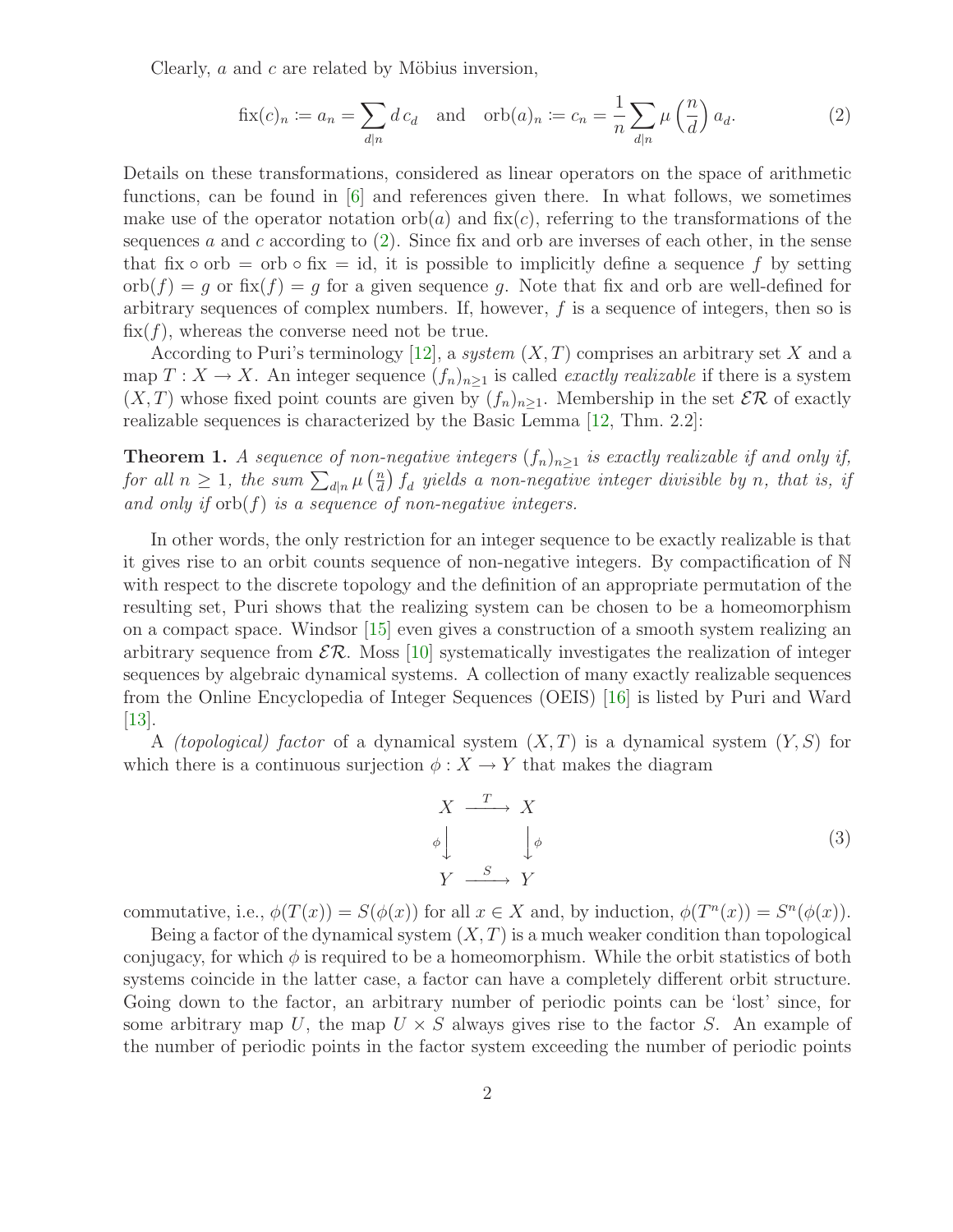in the original system is given by the maps dual to  $x \mapsto 2x$  on Q and Z, respectively, see example [11.](#page-6-1)

Since for many dynamical systems it is known that they are a factor of some wellunderstood dynamical system or, vice versa, that some well-studied system is a factor (cf. [\[5\]](#page-6-2)), the question is raised, in what way their orbit statistics can be related. A natural approach to this question is the classification of integer sequences as relative fixed point counts, that is, as the difference of the fixed point counts sequences associated with  $(X, T)$ and  $(Y, S)$ . It is clear, however, that this is only a very coarse way of relating the dynamics of the two systems. Example [9](#page-4-0) later on gives an example of a dynamical system and a factor whose fixed point counts coincide, the factor map being strictly  $2:1$ , however.

The purpose of this short note is to derive a realizability criterion for integer sequences as such difference sequences, analogous to the one given in Theorem [1,](#page-1-1) and to consider a few consequences.

### 2 Relative realizability

An integer sequence h is called *relatively realizable* if there is a dynamical system  $(X, T)$  and a factor  $(Y, S)$  with fixed point counts sequences f and g, respectively, such that  $h = f - g$ . We denote the set of relatively realizable sequences by  $\mathcal{ER}_{rel}$ .

By linearity of the mapping orb, the orbit counts sequences corresponding to  $f$  and  $g$ satisfy the same relation:  $orb(h) = orb(f) - orb(g)$ . Since the realization is constructed orbit-wise, it is thus more convenient to consider orbit counts.

If the periodic orbits of  $(X, T)$  and  $(Y, S)$  partition the respective space, each surjective map on the set of equivalence classes defined by the periodic orbits can be extended to a surjection  $\phi: X \to Y$ . More precisely, if a T-orbit  $\mathcal{O} = \{x, Tx, \ldots, T^{n-1}x\}$  is assigned an S-orbit  $\{y, Sy, \ldots, S^{d-1}y\}$ , the corresponding map  $\phi: X \to Y$  is defined via

$$
\phi(T^k(x)) = S^{r_k}(y), \quad r_k \le d - 1, \quad r_k \equiv k \mod d \tag{4}
$$

<span id="page-2-2"></span><span id="page-2-1"></span>for the elements of  $\mathcal{O}$ .

Proposition 2. A sequence of integers h is relatively realizable if and only if the formal power series  $H(x) \coloneqq \sum_{n=1}^{\infty} h_n x^n \in \mathbb{Z}[[x]]$  associated with  $\text{orb}(h)$  admits a decomposition

$$
H(x) = \sum_{n=1}^{\infty} b_n x^n + \sum_{n > d|n} a_{d,n} (-x^d + x^n),
$$

with  $a_{d,n}, b_n \in \mathbb{N}_0$ .

*Proof.* The grouping of the terms in  $H(x)$  encodes the definition of an appropriate surjection  $\phi$ . We first note that the *n*-th term has coefficient

<span id="page-2-0"></span>
$$
b_n + \sum_{n > d|n} a_{d,n} - \sum_{k \ge 1} a_{n,kn}.\tag{5}
$$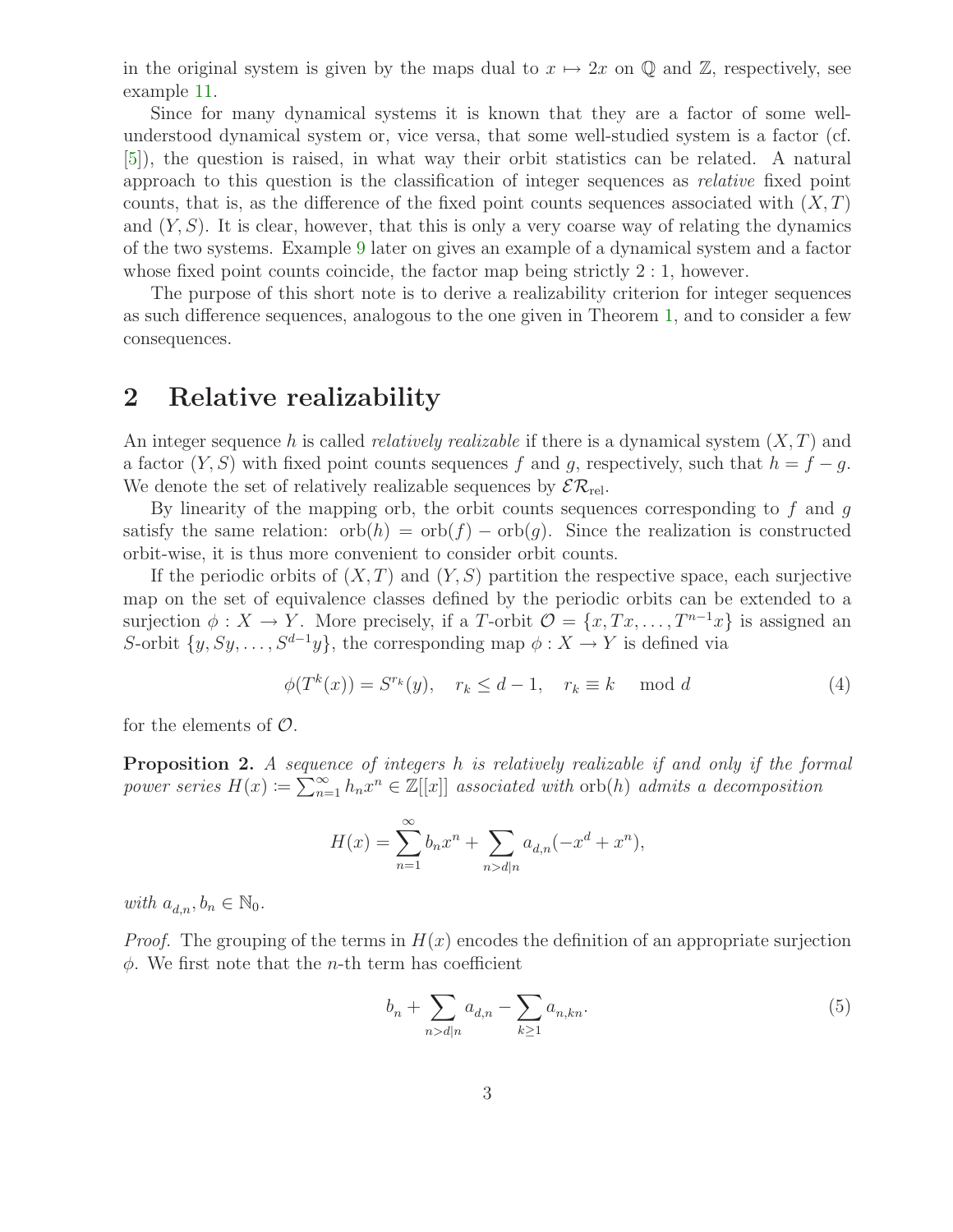Let  $(X, T, Y, S, \phi)$  relatively realize  $h = f - g$  and set orb $(f) = (\nu_1, \nu_2, \ldots), \text{ orb}(g)$  $(\gamma_1, \gamma_2, \ldots)$ . For each  $\nu_k \geq 0$ , let  $C_1, \ldots, C_{\nu_k}$  denote the T-orbits of length k. For  $d|k$ with  $d < k$  set

$$
a_{d,k} = |\{D \in \{\phi(C_1), \ldots, \phi(C_{\nu_k})\} : |D| = d, D \text{ has no preimage orbit of length } < k\}|.
$$

In particular,  $a_{d,k} = 0$  for divisors d of k that do not show up as the length of an image cycle and coinciding image cycles  $\phi(C_i) = \phi(C_j)$  for  $i \neq j$  are counted only once. Then, the number of  $\ell$  with  $a_{d,\ell d} \neq 0$  is finite, and  $\sum_{\ell \geq 1} a_{d,\ell d} = \gamma_d$ . Define  $b_k := \nu_k - \sum_{n > d|n} a_{d,k}$ if  $\nu_k > 0$ , giving  $b_k = 0$  otherwise. Thus, the  $a_{d,k}, b_k$  define a formal power series of the structure indicated above whose *n*-th coefficient is, according to  $(5)$ ,

$$
b_n + \sum_{n > d|n} a_{d,n} - \sum_{k \ge 1} a_{n,kn} = \nu_n - \gamma_n = \text{orb}(h)_n.
$$

Consequently, this is an appropriate decomposition of the power series of  $\text{orb}(h)$ .

For the inverse direction, we define

$$
\nu_n := b_n + 1 + \sum_{n > d|n} a_{d,n}
$$
 and  $\gamma_n := \sum_{k \ge 1} a_{n,kn} + 1$ 

and realize the sequences orb $(f) := (\nu_1, \nu_2, \ldots)$  and orb $(g) := (\gamma_1, \gamma_2, \ldots)$  on the one-point compactification ( $\mathbb{N}_*, \tau_*$ ) of  $\mathbb{N}$ . If 'the point at infinity'  $\infty$ , added for the purpose of compactification, is a fixed point of the permutation  $\sigma$  on  $\mathbb{N}_* = \mathbb{N} \cup {\infty}$ ,  $\sigma$  is continuous in the obtained topology, see [\[12\]](#page-7-0) and the reference given therein. In each of the resulting systems  $(N_*,T)$  and  $(N_*,S)$ , there is at least one cycle of length n for all  $n \in \mathbb{N}$ . By construction,  $(N_*, S)$  and  $(N_*, T)$  have  $a_{n,kn}$  corresponding cycles of length n and kn, respectively.  $\phi$  can be defined on these as described by [\(4\)](#page-2-1). For the  $b_n$  further T-cycles of length n, one of the n-S-cycles can be chosen as the image cycle. If the 1-orbit  $\{\infty\}$  is mapped to its analogue in the factor system, it is straightforward to check that the map  $\phi$  is continuous with respect to the considered topologies. It is surjective by construction, thus turning  $(N_*, S)$  into a factor of  $(N_*,T)$  and therefore yielding a relative realization of the sequence h.  $\Box$ 

<span id="page-3-0"></span>As a consequence, we obtain that each integer sequence is the difference orbit counts sequence of a dynamical system and a factor.

**Theorem 3.** A sequence h of integers is relatively realizable if and only if  $\text{orb}(h)$  is a sequence of integers.

Proof. Since it is clear that the condition is necessary, it suffices to give a decomposition of an arbitrary element  $H(x) = \sum_{k=1}^{\infty} \eta_k x^k$  from  $\mathbb{Z}[[x]]$  as in Proposition [2.](#page-2-2) A possible approach for doing so is to select a divisor  $d|n$  and a multiple  $\ell n$  of n and to decompose  $\eta_n$  into a sum of the shape  $\eta_n = b_n + a_{d,n} - a_{n,\ell n}$  with non-negative integers  $b_n, a_{d,n}$  and  $a_{n,\ell n}$ .

Consider the case *n* odd first. If  $\eta_n \geq 0$ , define  $b_n = \eta_n$  and  $a_{n,\ell n} = 0$  for all  $\ell \geq 1$ . If  $\eta_n < 0$ , set  $a_{n,2n} = -\eta_n$ ,  $a_{n,\ell n} = 0$  for all  $\ell \neq 2$  and  $b_n = 0$ . For n even and  $\eta_n - a_{n/2,n} \ge 0$ , set  $b_n = \eta_n - a_{n/2,n}, a_{d,n} = 0$  for all  $d|n$ ; for  $\eta_n - a_{n/2,n} < 0$  set  $a_{n,2n} = -(\eta_n - a_{n/2,n})$ ,  $a_{n,\ell n} = 0$ for all  $\ell \neq 2$  and  $b_n = 0$ . Thus [\(5\)](#page-2-0) yields  $b_n + a_{n/2,n} - a_{n,2n}$  as the *n*-th coefficient, which, in each of the cases considered above, coincides with  $\eta_n$ . Hence,  $H(x)$  can be written as in Proposition [2.](#page-2-2)  $\Box$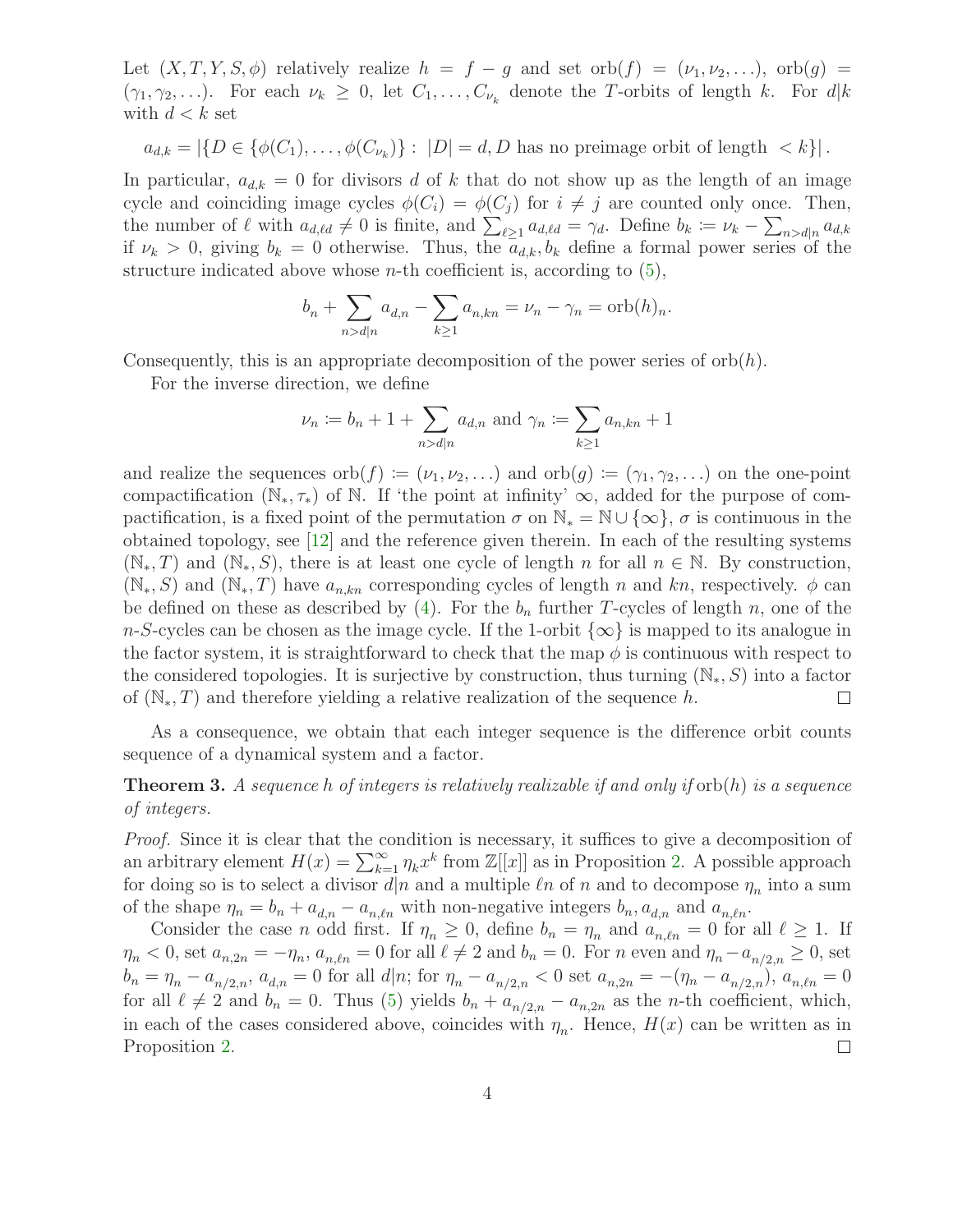Remark 4. Analogous to the proof of the Basic Lemma [\[12\]](#page-7-0), Proposition [2](#page-2-2) and Theorem [3](#page-3-0) together give a construction of a realizing permutation system for a given integer sequence.

Remark 5. A combinatorially easier construction can be obtained by defining an infinite preimage-cycle for each cycle of the factor system  $(Y, S)$  and, on the other hand, providing  $(Y, S)$  with some 1-orbit to which all orbits of  $(X, T)$  can be sent. The drawback of such a construction is that, due to the infinite preimages of the periodic orbits in the factor system, there is no direct way of obtaining a result about the existence of a realization by compact dynamical systems as given in the Basic Lemma. In this context, it makes sense to introduce a notion like 'factor surjective on the set of periodic points' referring to the restriction of the factor map to the sets of periodic points being surjective. In other words, this defines a subclass of dynamical systems with factors in which every periodic orbit of the factor has a periodic orbit in its preimage. Since the permutation systems in Proposition [2](#page-2-2) are of that type, it follows that requiring dynamical systems to be factor surjective on the set of periodic points is not restrictive with regard to relative realizability.

Corollary 6. Every exactly realizable sequence is relatively realizable:  $\mathcal{ER} \subset \mathcal{ER}_{rel}$ .

Remark 7. Obviously, the criterion for exact realizability is subsumed by the one for relative realizability, but it is also easy to construct a relative realization for a sequence from  $\mathcal{ER}$ : for f realized by  $(X, T)$ , the sequence  $2f$  is realized by the induced mapping on the topological sum  $X + X$  whose factor is the original map, resulting in a relative realization of the sequence  $f$ . A further construction is given by the exact realization of a sequence  $f+u$ , where  $u_n = 1$  for all n and the trivial system  $({0}, id)$ , being a factor of any dynamical system.

The following result shows that  $\mathcal{ER}_{rel}$  shares many properties with  $\mathcal{ER}$  (cf. [\[12,](#page-7-0) Section 2]). The proofs are either based on the integrality condition of the orbit counts sequences or on the construction of realizing dynamical systems. They are very similar to those for  $\mathcal{ER}$  [\[12\]](#page-7-0) and can be found in [\[11\]](#page-7-5).

**Theorem 8.** The set  $\mathcal{ER}_{rel}$  of relatively realizable sequences satisfies the following properties:

- 1. There are no zero divisors in  $\mathcal{ER}_{rel}: fg = 0$  for  $f, g \in \mathcal{ER}_{rel}$  implies  $f = 0$  or  $g = 0$ .
- 2.  $\mathcal{ER}_{rel}$  contains the constant sequences over  $\mathbb{Z}$ .
- 3.  $\mathcal{ER}_{rel}$  is closed under addition, multiplication und multiplication with elements  $z \in \mathbb{Z}$ .
- 4. The constant sequence  $u = (1)_{n>1}$  is the only completely multiplicative sequence in  $\mathcal{ER}_{rel}$ .

<span id="page-4-0"></span>Example 9. The Thue-Morse- and Period Doubling-chains are examples of inflation dynamical systems that can be treated symbolically. For background information, consider the articles by Queffelec  $[1]$ , Allouche and Mendès France  $[14]$  and the references given there. Define, over the finite alphabets  $\{a, b\}$  and  $\{A, B\}$ , respectively, the substitution rules

TM: 
$$
a \rightarrow ab
$$
,  $b \rightarrow ba$  and PD:  $A \rightarrow AB$ ,  $B \rightarrow AA$ .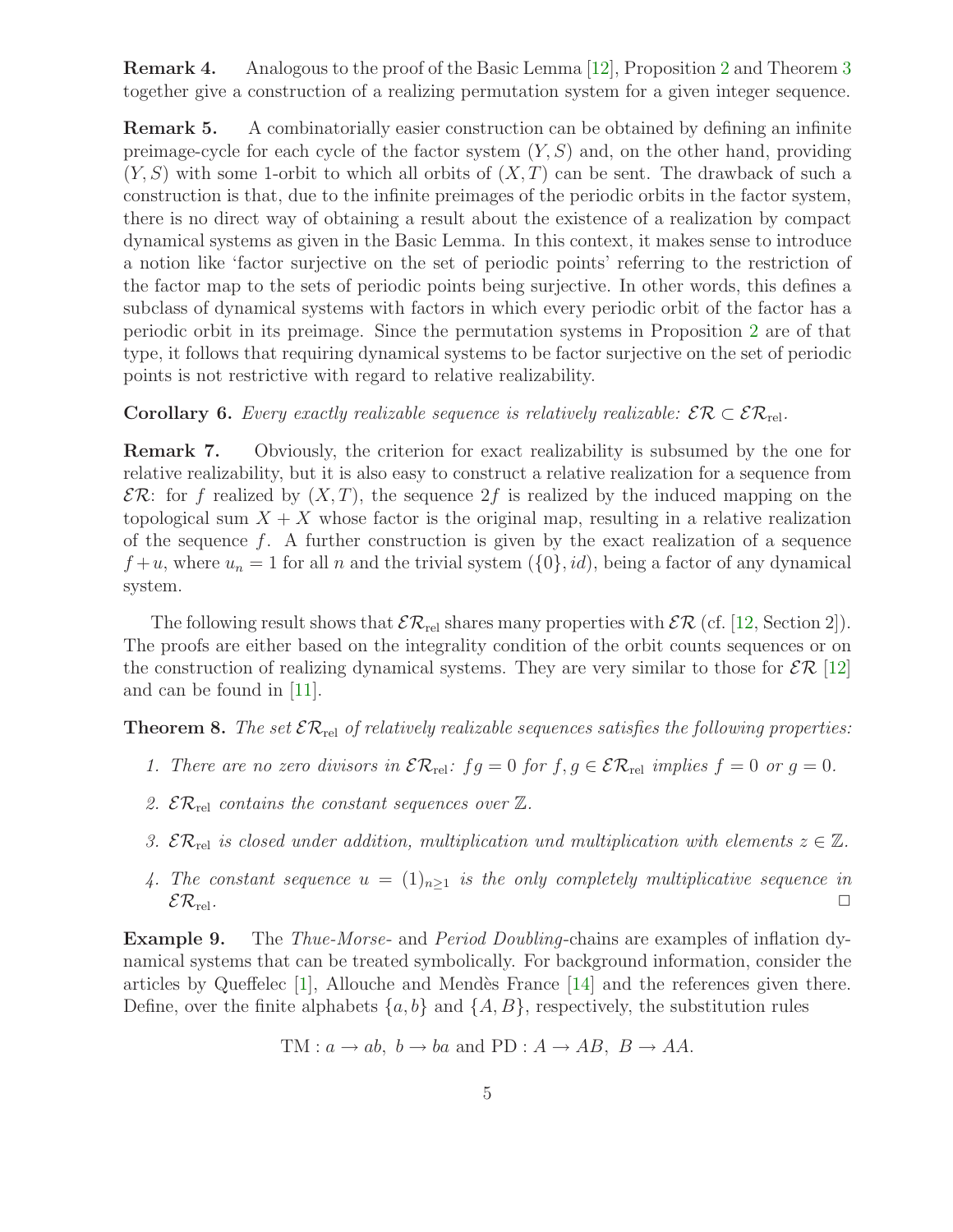The squares  $TM^2$  and  $PD^2$  of each of the two mappings, iterated on the respective oneletter seeds, produce the fixed points  $\{..a|a...,b|b..\}$ ,  $\{..a|b...,b|a..\}$  and  $\{..A|A...,B|B..\}$ , {..B.., ..A..}, respectively, i.e., 2-cycles of the original maps. The inflations TM and PD define maps on the corresponding LI classes which coincides with the hulls that are obtained as the orbit closures under the continuous translation action of R.

The factor map  $\phi$  is given by the block map

$$
aa \mapsto B, \; bb \mapsto B, \; ab \mapsto A, \; ba \mapsto A.
$$

Since the sequences  $\ldots A|A$ .. and  $\ldots B|A$ .. correspond to the two sequences  $\{\ldots a|b\ldots,b|a\ldots\}$  and  $\{..a|a...,b|b...\}$ , respectively, the map  $\phi$  is strictly 2 : 1. (The vertical line indicates the reference point of the bi-infinite chain.) Following the method described by Anderson and Putnam [\[2\]](#page-6-4), the dynamical zeta function of both systems can be calculated as [\[9\]](#page-7-7)

$$
\zeta(z) = \frac{1-z}{(1+z)(1-2z)},
$$

giving rise to the fixed point counts sequence  $a_m = 2^m + (-1)^m - 1$  (A099430 in the OEIS [\[16\]](#page-7-3)). Thus, these two dynamical systems share the same fixed point counts and relatively realize the sequence  $(0, 0, 0, ...)$  (A000004). In fact, this and the property of being  $2:1$ completely determine the combinatorics of the map  $\phi$ . Let

- $\alpha(n) := \text{# } n$ -orbits of PD whose preimages are two *n*-orbits of TM and
- $\beta(n) := \text{# } n$ -orbits of PD whose preimages are 2n-orbits of TM.

Clearly,  $c_n = \alpha(n) + \beta(n)$ . Furthermore,  $\beta(n) = \frac{c_n}{2}$  if n is odd and  $\beta(n) = (c_n + \beta(n/2))/2$ if n is even. Since  $a_n$  and  $c_n$  are related via [\(2\)](#page-1-0), the calculation of  $\beta(n)$  yields

$$
\beta(n) = \frac{1}{2n} \sum_{d|n, d \text{ odd}} \mu(d) \cdot 2^{n/d} - \delta_{n,1},
$$

where  $\delta_{n,1} = 1$  for  $n = 1$  and 0 otherwise. Except for  $\beta(1) = 0$ , this is A000048.

Example 10. The *torus parametrization* of substitution tilings [\[5\]](#page-6-2) yields a large class of dynamical systems with a torus automorphism as a topological factor. The one-dimensional Fibonacci chain, obtained by the standard projection method, gives rise to the relative fixed point counts sequence  $h_n = (-1)^n$  (arising from the fixed point counts A001610 and A001350), which corresponds to an orbit counts sequence of  $orb(h) = (-1, 1, 0, 0, \ldots)$ . More complicated examples are provided by higher dimensional projections. The Penrose tiling and its torus parametrization, for instance, lead to the relative fixed point and orbit counts sequences

$$
(-1, 9, -16, 29, -51, 84, -141, \ldots)
$$
 and  $(-1, 5, -5, 5, -10, 15, -20, \ldots)$ 

which can be calculated from the corresponding dynamical zeta functions stated explicitly by Baake and Grimm [\[4\]](#page-6-5). The more complicated difference sequences in the last case reflect the phenomenon of a large (though always finite) number of singular tilings being sent to the same torus parameter occurring in higher dimensional systems, whereas the first case illustrates that the one-dimensional Fibonacci torus parametrization is 'nearly one-to-one'.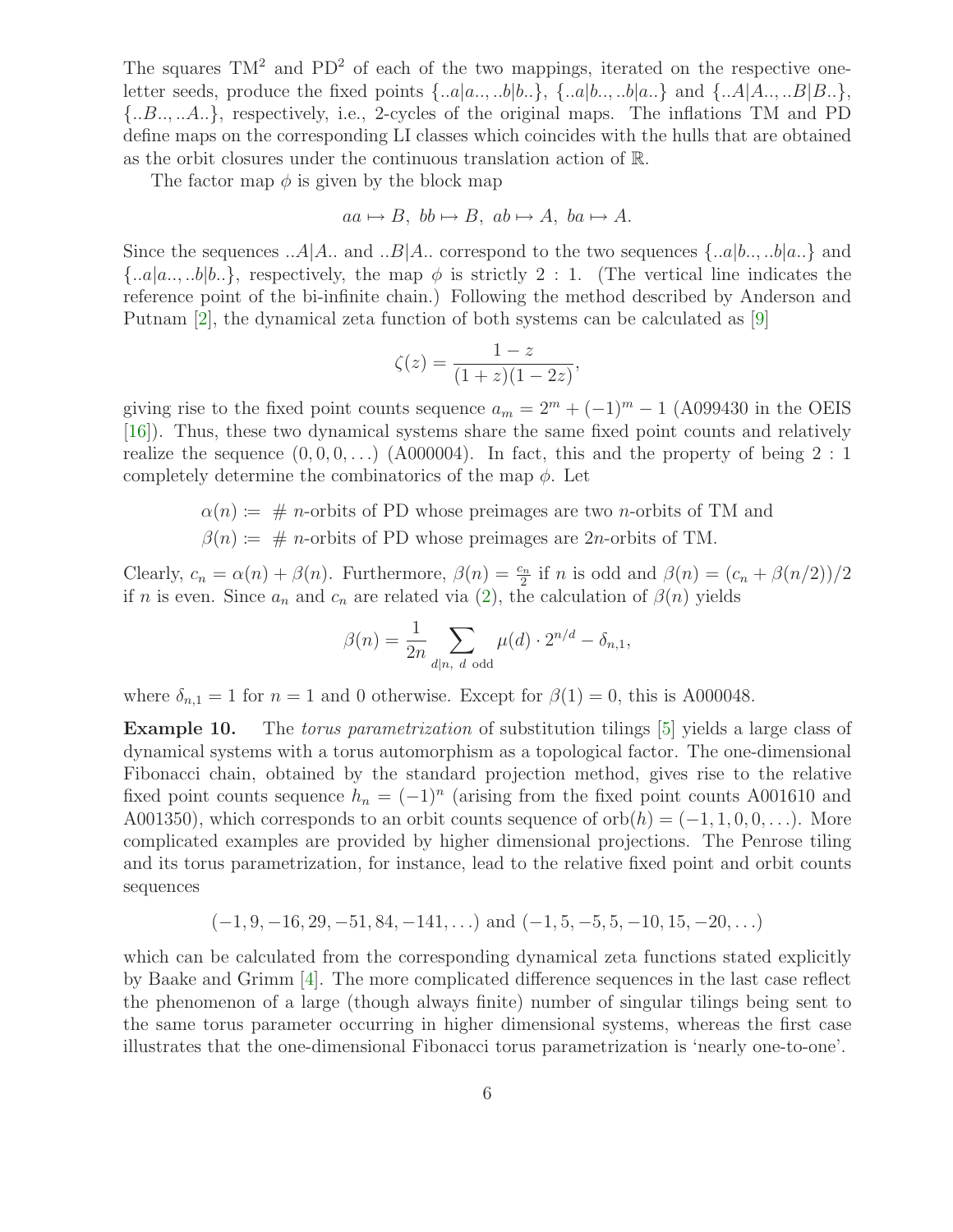Another large group of dynamical systems with non-trivial factors is provided by S-integer dynamical systems, cf. [\[7\]](#page-7-8), [\[8\]](#page-7-9) and references given therein. Let  $Q, P$  be subsets of the set of all primes with  $Q \subset P$ . Then the map S, dual to  $x \mapsto 2x$  on the ring of Q-integers, is a factor of T, the map dual to  $x \mapsto 2x$  on the ring of P-integers via the dual of the inclusion map from the ring of P-integers to the ring of Q-integers.

<span id="page-6-1"></span>**Example 11.** Choose P to be the set of all rational primes,  $Q = \emptyset$  and  $\alpha : \mathbb{Q} \to \mathbb{Q}$ ,  $x \mapsto 2x$ . The resulting commutative diagramme is obtained by setting  $X = \mathbb{Q}$  and  $Y = \mathbb{Z}$ in [\(3\)](#page-1-2). The dual map  $\hat{\alpha}: \hat{\mathbb{Q}} \to \hat{\mathbb{Q}}$  is characterized by  $\chi \mapsto \chi \circ \alpha$  for all  $\chi \in \hat{\mathbb{Q}}$ . Thus, the fixed point equation  $\hat{\alpha}^k(\chi) = \chi$  is equivalent with  $\chi(2^k x) = \chi(x)$  for all  $x \in \mathbb{Q}$  or, by the properties of characters,  $\chi((2^k-1)x) = 1$  for all  $x \in \mathbb{Q}$ . An appropriate choice of x shows that only the trivial character satisfies this condition, yielding a fixed point counts sequence of  $(1, 1, 1, 1, ...)$  (A000012). On Y, each  $k \in \mathbb{Z}$  gives rise to the element  $e^{2\pi i k} \in \mathbb{Z}$ , such that the  $(2^{n} - 1)$ -th roots of unity constitute the  $2^{n} - 1$  fixed points of  $S^{n}$  (A000225).

For P chosen as above and  $Q = P \setminus \{3\}$  we obtain  $X = \hat{Q}$  and  $Y = \widehat{\mathbb{Z}_{(3)}},$  where  $\mathbb{Z}_{(3)}=\mathbb{Z}[\frac{1}{n}$  $\frac{1}{p}$ : p prime,  $p \neq 3$ . According to [\[8,](#page-7-9) Example 4.1], the *n*-periodic points of S are given by  $|2^n - 1|_3^{-1}$  $\frac{1}{3}$ , i.e.,  $(1, 3, 1, 3, 1, 9, 1, 3, 1, 3, 1, 9, 1, 3, 1, ...)$ , yielding a relative fixed point sequence of  $(0, -2, 0, -2, 0, -8, 0, -2, 0, -2, 0, -8, 0, -2, 0, \ldots).$ 

# 3 Acknowledgements

It is my pleasure to thank Michael Baake, Franz Gähler, Christian Huck and Tom Ward for discussions and helpful suggestions. This work was supported by DFG, within the CRC 701.

## <span id="page-6-3"></span>References

- [1] J. P. Allouche and M. Mend`es France, Automatic sequences, in F. Axel and D. Gratias, eds., Beyond Quasicrystals, Springer, Berlin and Les Editions de Physique, Les Ulis, 1995, pp. 293–367.
- <span id="page-6-4"></span>[2] J. E. Anderson and I. F. Putnam, Topological invariants for substitution tilings and their associated  $C^*$ -algebras, Ergodic Th. & Dynam. Syst. 18 (1998), 509-537.
- <span id="page-6-5"></span>[3] T. M. Apostol, Introduction to Analytic Number Theory, Springer, New York, 1976.
- [4] M. Baake and U. Grimm, Combinatorial problems of (quasi-)crystallography, in H.-R. Trebin, ed., Quasicrystals - Structure and Physical Properties, Wiley-VCH, 2003, pp. 160–171.
- <span id="page-6-2"></span><span id="page-6-0"></span>[5] M. Baake, J. Hermisson and P. A. B. Pleasants, The torus parametrization of quasiperiodic LI-classes, J. Phys. A: Math. Gen. 30 (1997), 3029–3056.
- [6] M. Baake and N. Neumärker, [A note on the relation between fixed point and orbit count](http://www.cs.uwaterloo.ca/journals/JIS/VOL12/Baake/baake7.pdf) sequences, *J. Integer Sequences* **12** (2009), Article 09.4.4.